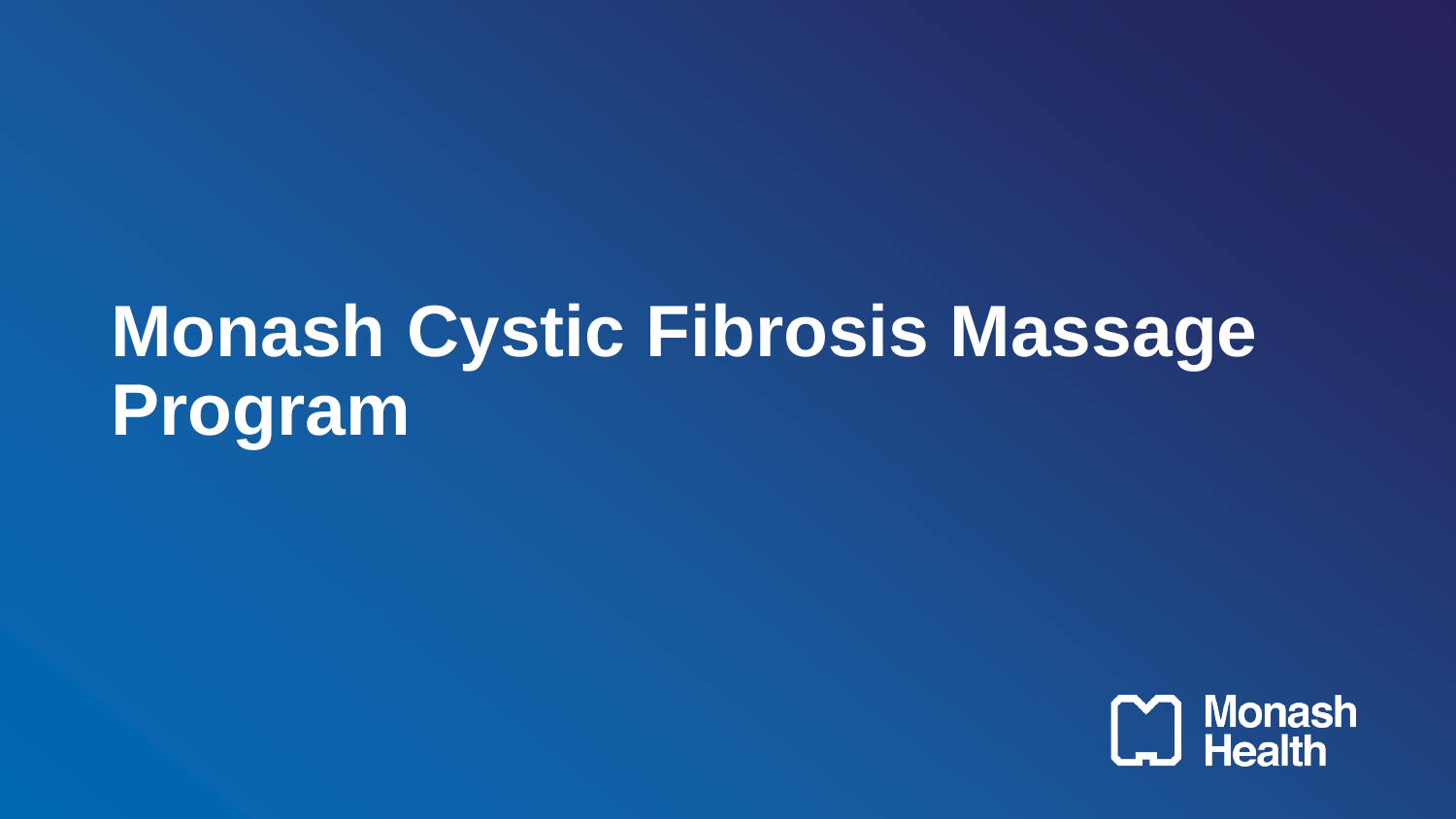### **Why massage?**

# As many as *89% of people with Cystic Fibrosis (CF) experience musculoskeletal pain* which is

associated with reduced quality of life and impaired ability to perform their required airway clearance treatments effectively. Massage therapy forms part of routine care throughout CF centres in the UK and has been found to improve muscle tightness, pain, thoracic mobility, ease of breathing, stress and quality of life.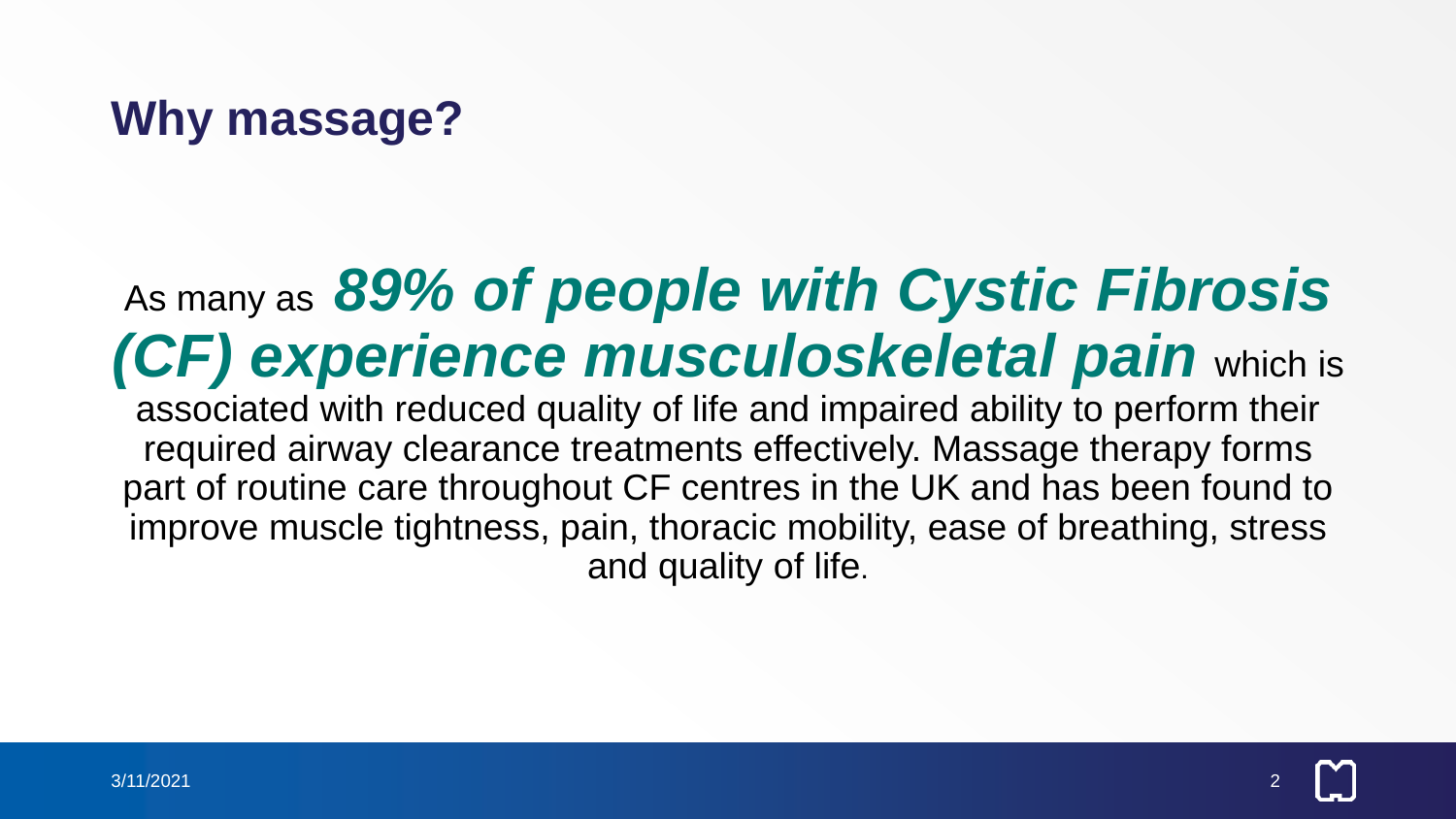#### **Our massage practitioner**

#### **Tracy Shanal**

Tracy has been with Monash Health for 6 years working in the Physiotherapy department as an Allied Health Assistant (AHA).

Tracy qualified as a massage practitioner through the London College of Massage in 1992. She has worked at the Hong Kong Institute of Sport, and managed a domiciliary business for many years.

Prior to the CF massage service commencing at Monash, Tracy worked (and continues to work) very closely with many of our CF patients in her role as AHA. In her new role, she provides remedial, therapeutic, and relaxation massage incorporating aromatherapy and stretching. She has a special talent for making our patients feel very comfortable which is clearly evident in the feedback we have received.

"Tracy is a delicate genius. She is amazing. She makes you feel like a person and not a patient. Tracy is extremely caring and her work is absolutely vital in the entire treatment process"



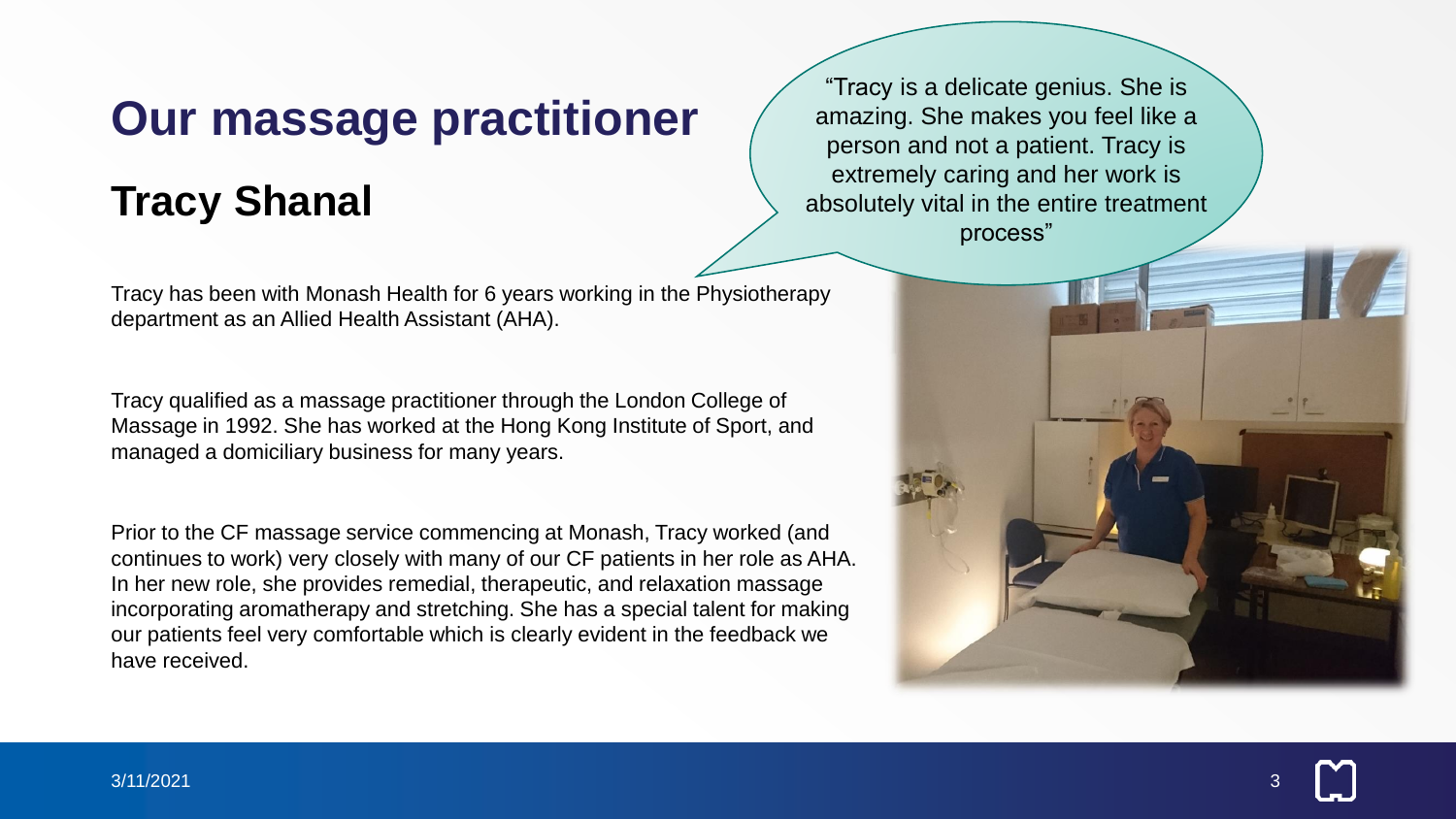## **Escaping CF**

"... It was a normal massage. I thought it might have been sterile and clinical but not at all "

"I felt like I wasn't in hospital"

"It was soooooo relaxing! And the music was pleasant and the smells of the aromatherapy oils were awesome"